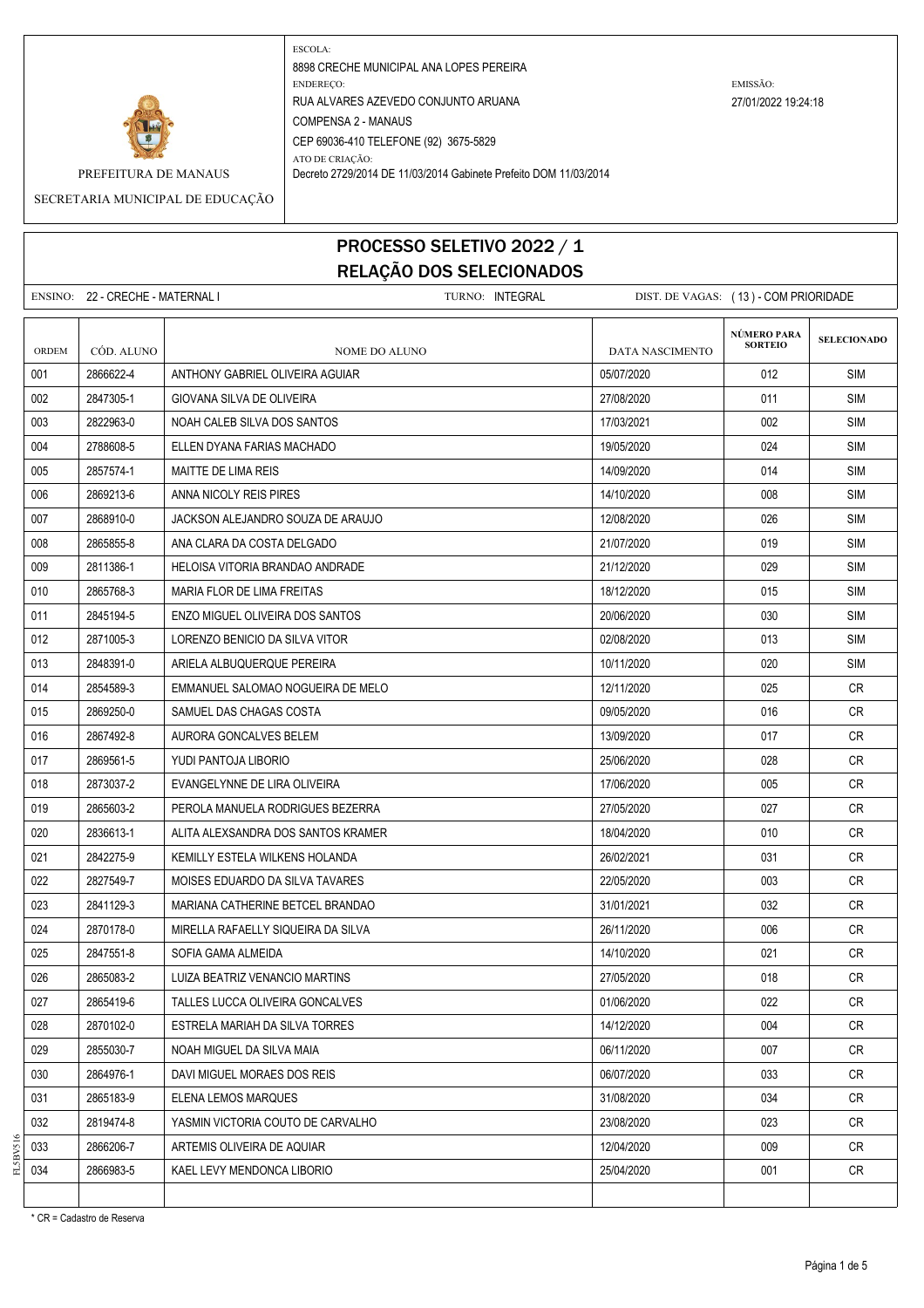

PREFEITURA DE MANAUS Decreto 2729/2014 DE 11/03/2014 Gabinete Prefeito DOM 11/03/2014

SECRETARIA MUNICIPAL DE EDUCAÇÃO

# PROCESSO SELETIVO 2022 / 1 RELAÇÃO DOS SELECIONADOS

ENSINO: 22 - CRECHE - MATERNAL I TURNO: INTEGRAL DIST. DE VAGAS: ( 8 ) - SEM PRIORIDADE **SELECIONADO** ORDEM CÓD. ALUNO **NOME DO ALUNO** NOME DO ALUNO DATA NASCIMENTO 001 2814334-5 VINICIUS BARRETO CALAZANS 27/04/2020 100 SIM 002 2815186-0 THALES RHUAN SANTOS DA SILVA 05/04/2020 088 SIM 003 2870241-7 BRYAN RODRIGUES LOBATO 15/05/2020 SIM 004 2873897-7 GAEL DE JESUS NASCIMENTO 22 22/07/2020 900/2020 004 22/07/2020 082 SIM 005 2858998-0 THAYNARA CHAGAS NASCIMENTO 13/05/2020 SIM 006 | 2874404-7 | AYLA CECILIA VENTURA FURTADO | 28/07/2020 SIM 007 2812388-3 | HADASSAH MARIE CAVALCANTE TRINDADE | 11/05/2020 | 11/05/2020 | 119 | SIM 008 2869760-0 ARTHUR TEIXEIRA DE ARAUJO 21/04/2020 001 SIM 009 2869958-0 ANTHONY ANDRIEL FARIAS CASTILHO 09/10/2020 CR 010 2865390-4 ANALU ALVES LIMA 03/09/2020 117 CR 011 2867167-8 HANNAH OLIVEIRA OHANA 23. JOSEPTA 23/06/2020 123/06/2020 23/06/2020 23/06/2020 23. 23/06/2020 23 012 2865763-2 LUCIA MARIEL MARTINEZ PRESILLA 22/04/2020 2004/2020 2865763-2 CR 013 2865645-8 LETICIA DUTRA RODRIGUES 06/04/2020 024 CR 014 2865425-0 JOAO VICTOR DA SILVA MENEZES 14/06/2020 14/06/2020 102 CR 015 2870247-6 LUIS EDUARDO BRITO DE OLIVEIRA 2000 20004/2020 - 20/04/2020 041 CR 016 2837319-7 OTHON RODRIGUES PINHEIRO 06/07/2020 020 CR 017 2867179-1 GABRIEL ALBUQUERQUE SOARES 09/06/2020 09/06/2020 064 CR 018 2865619-9 LUCAS DE HOLANDA RABELO 13/08/2020 066 CR 019 2875235-0 DANIEL BRICENO LOPES 14/01/2021 - 16/01/2021 065 CR 020 2866231-8 LUCAS EMMANUEL MELRO CUMARU 11/02/2021 067 CR 021 2868085-5 REBECA BARBOSA DE MATOS 10/04/2020 006 CR 022 2864925-7 MARIA THAEMY SIMONETE DE SOUZA 26/06/2020 126/06/2020 2864925-7 CR 023 2848766-4 JULIA SOFIA OLIVEIRA DE ALENCAR 21/01/2021 | 21/01/2021 | 070 | CR 024 2813373-0 SAMUEL HENRIQUE SENA DE OLIVEIRA 1607 - 16/07/2020 16/07/2020 078 CR 025 2870606-4 ARTHUR GUILHERME BRASIL MACIEL 21/01/2021 21/01/2021 23700606-4 ARTHUR GUILHERME BRASIL MACIEL 026 2818464-5 MARIA HELENA GOMES PINTO 27/09/2020 2000 124 CR 027 2821882-5 BERNARDO SOUZA DE LIMA 14/08/2020 14/08/2020 22 CR 028 2868849-0 ALEX CAROLINO ASSUNCAO ALVES 08/05/2020 CR 029 2865963-5 RAVI DANIEL DOS SANTOS 11/11/2020 073 CR 030 2865121-9 VALENTIN ARAUJO MAIA 08/07/2020 094 CR 031 2866236-9 SARAH HADASSA THOME STEEL NEXT CONTROLLED A SARAY 2020 CR 279 CR 032 2870640-4 ICARO GAEL AQUINO DE SOUZA 21/12/2020 20 21/12/2020 21/12 21/12 033 2786947-4 ISABELA PEDRO DE SOUSA NASCIMENTO 26/04/2020 CR 034 2865562-1 GIOVANNA DE MENEZES FEITOSA 28/04/2020 | 28/04/2020 | 108 | CR 035 2865558-3 BENICIO OLIVEIRA FONSECA 13/04/2020 13/04/2020 120 CR **NÚMERO PARA SORTEIO**

\* CR = Cadastro de Reserva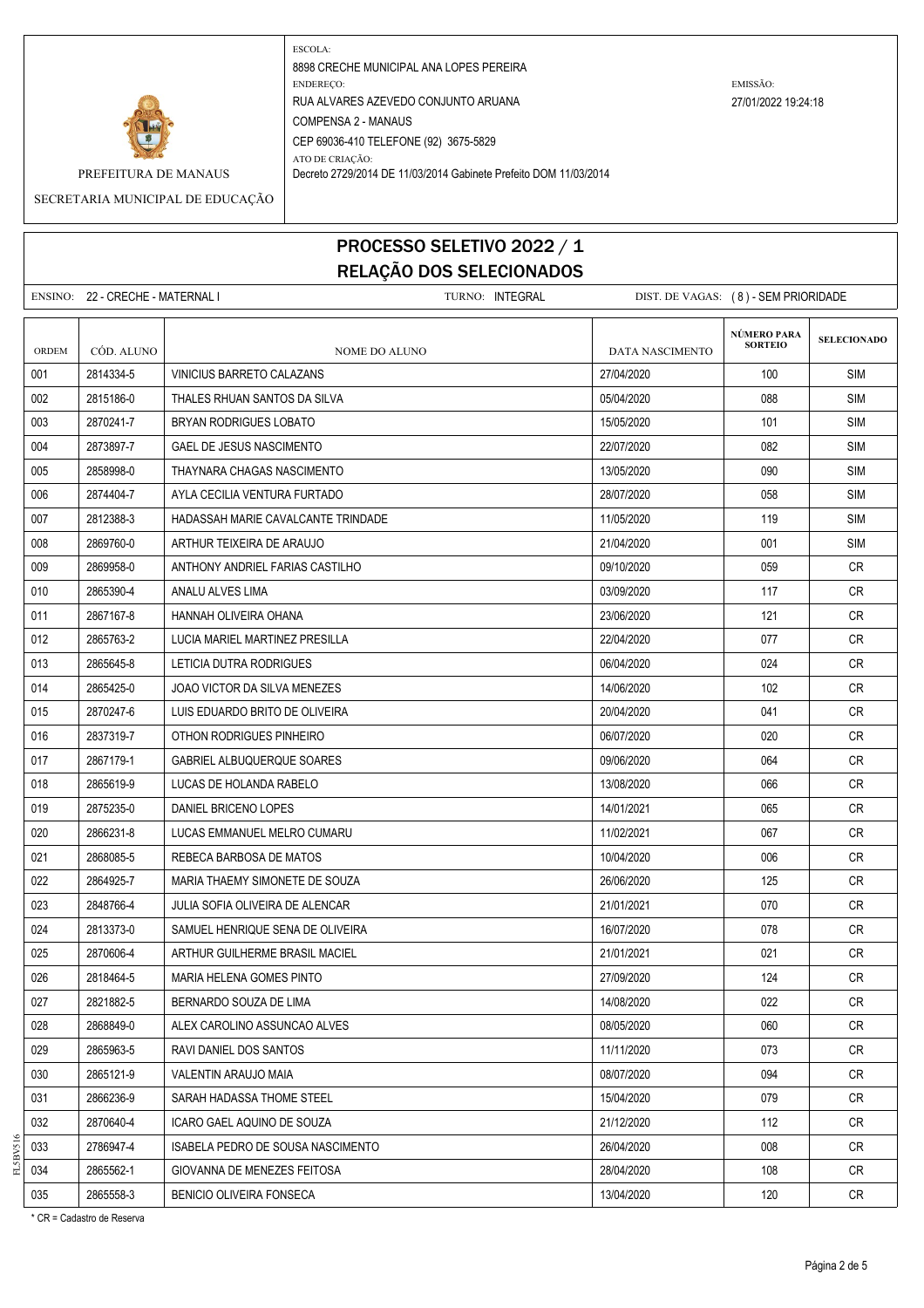

PREFEITURA DE MANAUS Decreto 2729/2014 DE 11/03/2014 Gabinete Prefeito DOM 11/03/2014

SECRETARIA MUNICIPAL DE EDUCAÇÃO

### PROCESSO SELETIVO 2022 / 1 RELAÇÃO DOS SELECIONADOS

|       | ENSINO: 22 - CRECHE - MATERNAL I |                                       | TURNO: INTEGRAL |                 | DIST. DE VAGAS: (8) - SEM PRIORIDADE |                    |
|-------|----------------------------------|---------------------------------------|-----------------|-----------------|--------------------------------------|--------------------|
| ORDEM | CÓD. ALUNO                       | NOME DO ALUNO                         |                 | DATA NASCIMENTO | <b>NÚMERO PARA</b><br><b>SORTEIO</b> | <b>SELECIONADO</b> |
| 036   | 2874563-9                        | ISIS SOPHIA BARROZO SOUSA             |                 | 12/08/2020      | 048                                  | CR.                |
| 037   | 2848325-1                        | JOAO LUCCA PROCOPIO DOS SANTOS        |                 | 02/06/2020      | 028                                  | CR                 |
| 038   | 2866894-4                        | HADASSAH MANUELA DE LIMA SANTOS       |                 | 12/07/2020      | 007                                  | CR                 |
| 039   | 2873941-8                        | <b>GAEL DO NASCIMENTO AVELINO</b>     |                 | 26/01/2021      | 099                                  | CR.                |
| 040   | 2822520-1                        | JOSE TULIO CORDEIRO MADEIRO RODRIGUES |                 | 02/05/2020      | 034                                  | CR                 |
| 041   | 2869862-2                        | ANTONIO RAYLAN BATISTA                |                 | 12/11/2020      | 084                                  | CR                 |
| 042   | 2814709-0                        | MARIA LAIS SOUZA DE MIRANDA           |                 | 27/04/2020      | 050                                  | CR                 |
| 043   | 2865788-8                        | AURORA BEZERRA RAMOS                  |                 | 14/04/2020      | 035                                  | <b>CR</b>          |
| 044   | 2847342-6                        | ANTONIO ARTHUR DA SILVA MACIEL        |                 | 27/02/2021      | 061                                  | CR                 |
| 045   | 2867379-4                        | JOAQUIM GOMES DE MOURA                |                 | 22/07/2020      | 040                                  | <b>CR</b>          |
| 046   | 2861329-5                        | MAITE DA SILVA SOUZA                  |                 | 25/02/2021      | 036                                  | <b>CR</b>          |
| 047   | 2866498-1                        | EVA MATOS DOS SANTOS MENDONCA         |                 | 05/12/2020      | 042                                  | CR                 |
| 048   | 2872572-7                        | SOPHIA MARIE DE SA PEREIRA            |                 | 19/11/2020      | 080                                  | <b>CR</b>          |
| 049   | 2849270-6                        | <b>JOAO PEDRO CRUZ FREITAS</b>        |                 | 19/01/2021      | 083                                  | <b>CR</b>          |
| 050   | 2825302-7                        | YANNIS FONSECA MESQUITA               |                 | 08/06/2020      | 106                                  | CR.                |
| 051   | 2867845-1                        | BENTO SANTOS DA SILVEIRA MADURO       |                 | 17/05/2020      | 126                                  | <b>CR</b>          |
| 052   | 2865106-5                        | SOPHIE DE AGUIAR FERREIRA             |                 | 23/06/2020      | 081                                  | CR                 |
| 053   | 2868486-9                        | BENJAMIN MOTA DE FRANCA               |                 | 16/09/2020      | 085                                  | CR                 |
| 054   | 2824325-0                        | MARCUS DANIEL DA SILVA PRESTES        |                 | 05/08/2020      | 044                                  | <b>CR</b>          |
| 055   | 2786556-8                        | LIVIA BARROS IZEL                     |                 | 12/05/2020      | 087                                  | CR                 |
| 056   | 2852460-8                        | HEITOR LUCAS CASTILHO DE SILVA        |                 | 23/04/2020      | 127                                  | CR.                |
| 057   | 2872534-4                        | CLIVIAN ELOA DA SILVA GOMES           |                 | 15/06/2020      | 128                                  | CR                 |
| 058   | 2872727-4                        | NATASHA ANNIELYS BRAVO COVA           |                 | 17/05/2020      | 057                                  | CR                 |
| 059   | 2872932-3                        | JHULIE MARIA ARAUJO COSTA             |                 | 16/04/2020      | 030                                  | CR                 |
| 060   | 2865628-8                        | MIGUEL MESSIAS SANTOS DA SILVA        |                 | 30/07/2020      | 103                                  | CR                 |
| 061   | 2865267-3                        | WEGERSON NOAH PINON PINTO             |                 | 10/10/2020      | 104                                  | CR                 |
| 062   | 2875342-9                        | LUIZA BANDEIRA MARTINS                |                 | 03/09/2020      | 038                                  | CR                 |
| 063   | 2868283-1                        | VALENTINA DE AGUIAR BARROSO           |                 | 12/02/2021      | 095                                  | CR                 |
| 064   | 2824195-9                        | <b>HECTOR PIEDADE LIMA</b>            |                 | 26/08/2020      | 122                                  | CR                 |
| 065   | 2871637-0                        | JOANA CALDAS DANTAS                   |                 | 04/10/2020      | 033                                  | CR                 |
| 066   | 2866223-7                        | PIETRO HENRIQUE ALVES CASTILLO        |                 | 20/10/2020      | 004                                  | CR                 |
| 067   | 2865115-4                        | JOVITA THEO DA SILVA GUIMARAES        |                 | 18/05/2020      | 086                                  | CR                 |
| 068   | 2868044-8                        | MAITE YOHANNA LACERDA DE OLIVEIRA     |                 | 27/07/2020      | 039                                  | <b>CR</b>          |
| 069   | 2808214-1                        | ANTONY GABRIEL GONCALVES DOS SANTOS   |                 | 03/05/2020      | 089                                  | CR                 |
| 070   | 2816384-2                        | ANNA LYRIS FARIAS SARAIVA             |                 | 16/05/2020      | 096                                  | CR                 |

\* CR = Cadastro de Reserva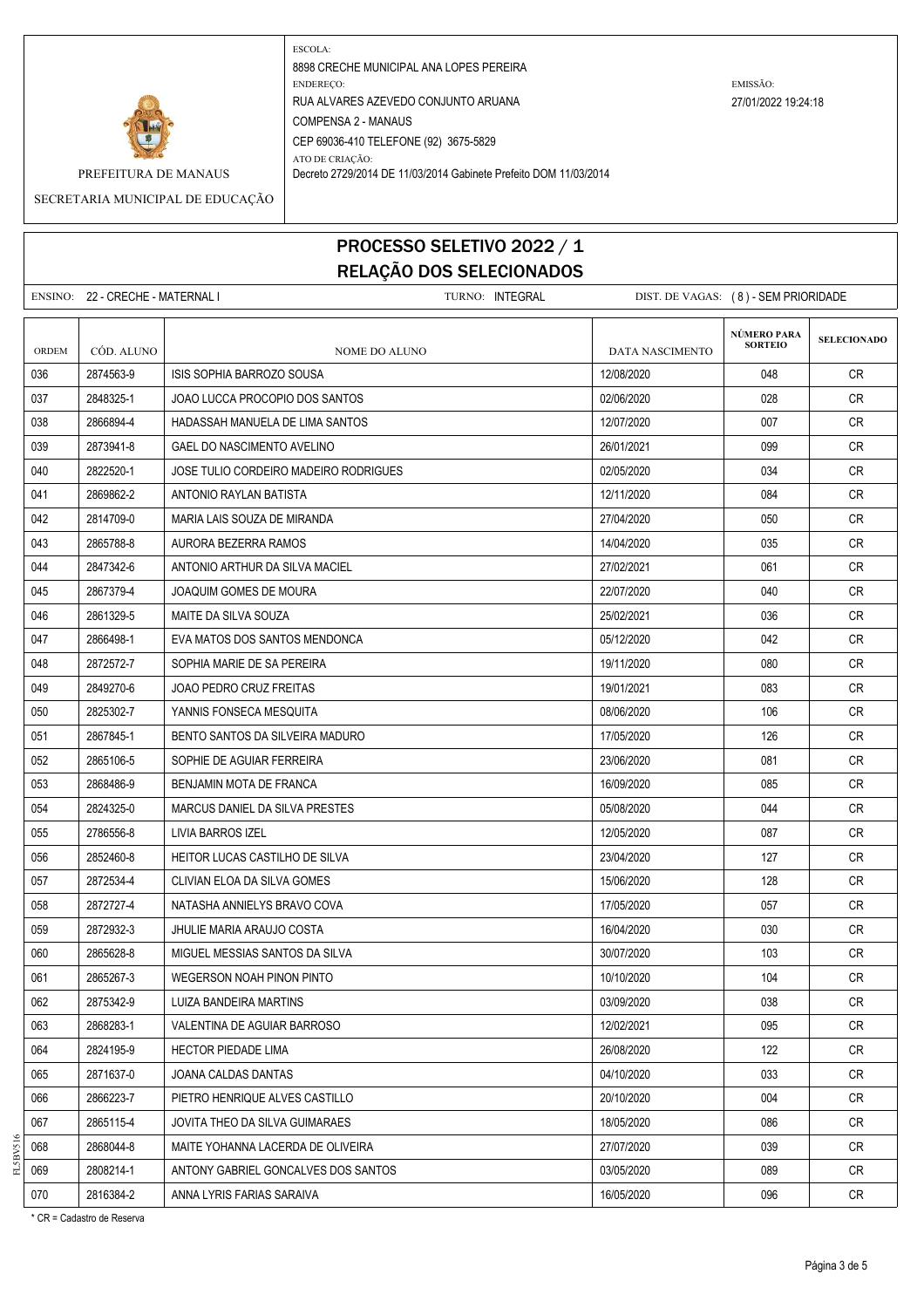

PREFEITURA DE MANAUS Decreto 2729/2014 DE 11/03/2014 Gabinete Prefeito DOM 11/03/2014

SECRETARIA MUNICIPAL DE EDUCAÇÃO

### PROCESSO SELETIVO 2022 / 1 RELAÇÃO DOS SELECIONADOS

ENSINO: 22 - CRECHE - MATERNAL I TURNO: INTEGRAL DIST. DE VAGAS: ( 8 ) - SEM PRIORIDADE **SELECIONADO** ORDEM CÓD. ALUNO **NOME DO ALUNO** NOME DO ALUNO DATA NASCIMENTO 071 2875872-2 HEITOR SEIXAS DA SILVA 19/12/2020 002 CR 072 2814209-8 MARIA HELENA GONCALVES DA SILVA 08/11/2020 068 CR 073 2817062-8 MIGUEL BRITO DO NASCIMENTO 02/08/2020 129 CR 074 2866930-4 MARIA CLARA NEGREIROS DOS SANTOS 2605/2020 26/05/2020 12:012 CR 075 2845092-2 ANA BEATRIZ DE OLIVEIRA GOMES 26/04/2020 26/04/2020 116 CR 076 2814783-9 JOAO GUILHERME DOS SANTOS MOTA 06/01/2021 CR 077 2844529-5 MORGANA LOPES MODA 10/05/2020 003 CR 078 2819642-2 MARIA CLARA MORAES DA SILVA 1911 - 2001 - 2002 078 CR 079 2865432-3 | MARIA LUCIA DA COSTA DE SOUZA 23/07/2020 | 23/07/2020 | 23/07/2020 | 23/07/2020 | CR 080 2869791-0 NICOLAS VALENTIM COSTA OLIVEIRA 15/09/2020 15/09/2020 200 26 CR 081 2859528-9 PETRUS SOUZA OLIVEIRA 25/05/2020 25/05/2020 25/05/2020 25/05/2020 25/05/2020 271 CR 082 2865069-7 ISADORA DA SILVA MORAES 13/04/2020 CR 083 2871526-8 THEO GEORGE FERREIRA CARVALHO 10/09/2020 CR 084 2874751-8 THEO LUCAS SILVA SENA 15/11/2020 CR 085 2859580-7 MARIA HELENA CEDARO NOZA 2002 2009 2009/2020 2009/2020 2059580-7 CR 086 2865581-8 RAFAELL GOMES FERREIRA 28/01/2021 005 CR 087 2872707-0 WENDY RAFAELLA BARROS OLIVEIRA 31/05/2020 31/05/2020 105 CR 088 2817438-0 LAURO GUEDES RODRIGUES DOS SANTOS 18/08/2020 18/08/2020 118 CR 089 2866645-3 DAVI CRISTHIAN COSTA DA COSTA DA COSTA DE LA COSTA DE LA CRISTO DE LA CRISTO DE LA CRISTO DE LA CR 090 2871099-1 ARTHUR GUEDES DE ARAUJO BRANDAO 23/10/2020 097 CR 091 2869804-5 ROUSS ALANYZ SALAZAR RAMIREZ 29/10/2020 074 CR 092 2860456-3 ESTHER DE SOUZA MEDEIROS 1600000 1608/2020 16/08/2020 056 CR 093 2844720-4 HEITOR DA FONSECA FERREIRA 01/12/2020 009 CR 094 2875873-0 HEITOR PERALTA DA SILVA 1000-000 10009/2020 1009/2020 037 CR 095 | 2873555-2 | LUCIA OLIVEIRA LEAL | 22/10/2020 CR 096 2865990-2 GABRIEL DA SILVA ESPINDOLA 08/02/2021 045 CR 097 2874107-2 LEVI ARAUJO SOUSA 06/04/2020 046 CR 098 2850200-0 AYLLA STEPHANNY ALMEIDA DO VALE 2000 19907/2020 107 CR 099 2867852-4 GAEL CASSIANO CANTANHEDE BRAGA 29/09/2020 2009/2020 29/09/2020 2013 CR 100 2868150-9 CALEB VIEIRA DOS SANTOS 29/04/2020 043 CR 101 2865343-2 KHALEESI ARAUJO DE OLIVEIRA 13/06/2020 13/06/2020 123 CR 102 2867629-7 AYLA DE CARVALHO DE OLIVEIRA 11/11/11/11/11/11/11/11/11/11/11/11/2020 200 2015 CR 103 2872216-7 LAURA SHARON SOARES ABREU 23/05/2020 076 CR 104 2865735-7 MANUELA FARIAS MACEDO ALVES 16-00 100 110 CR 16/06/2020 110 CR 105 2847031-1 HEYTOR ANDRADE DE SOUZA 2008/2020 3008/2020 20/08/2020 2010 CR **NÚMERO PARA SORTEIO**

\* CR = Cadastro de Reserva